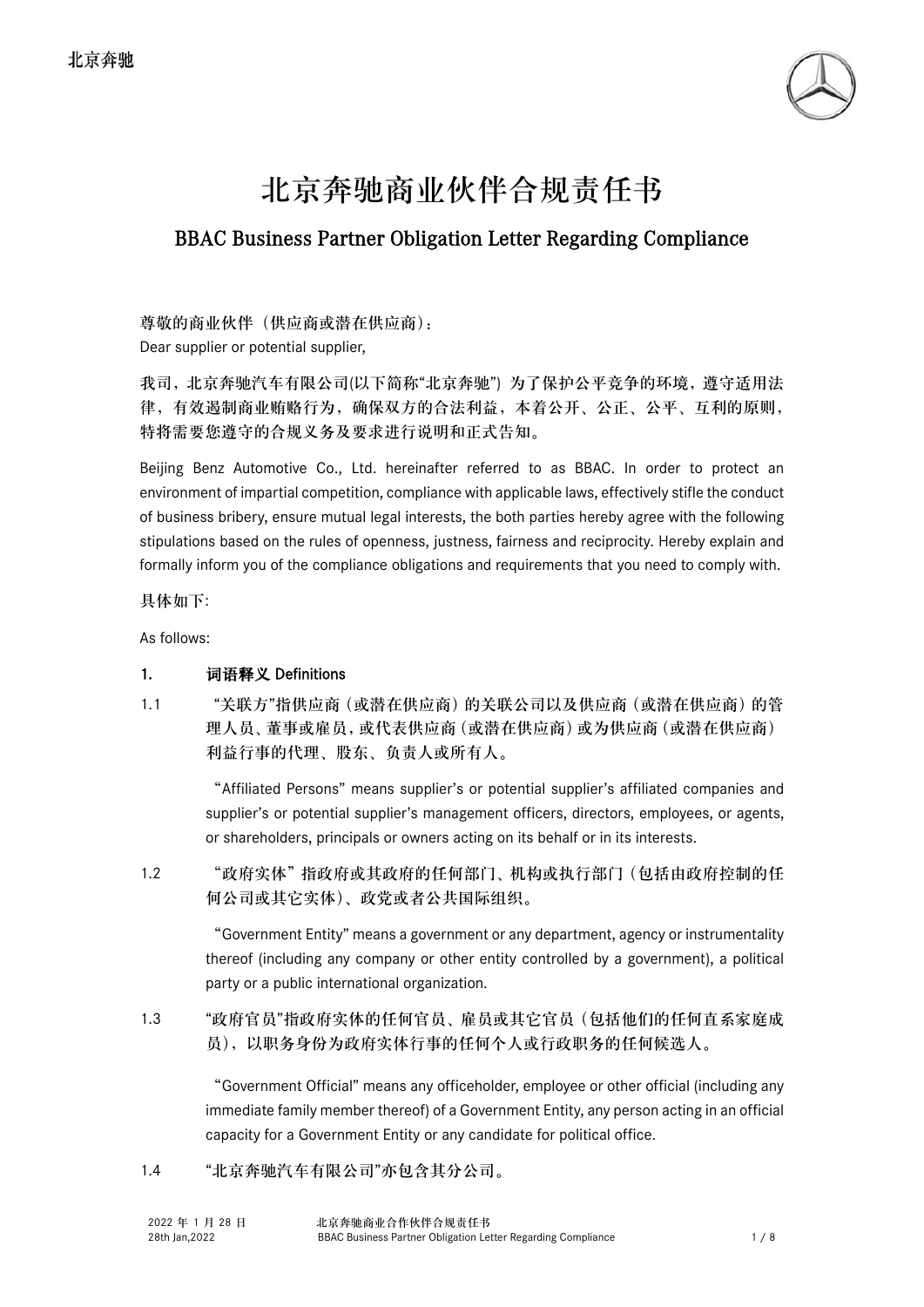

"Beijing Benz Automotive Co., Ltd." shall include its branches as well.

1.5 所提到的"一方"指北京奔驰或供应商(或潜在供应商),"双方"特指北京奔驰与 供应商(或潜在供应商)。

Each party refers to the BBAC or supplier (or potential supplier); Parties refer to BBAC and supplier (or potential supplier).

#### 2. 适用法律的遵守 Compliance with applicable laws

2.1 供应商(或潜在供应商)应协助并与北京奔驰全力合作以遵守适用于双方拟恰谈合 作业务的法律: 包括且不限于中国反腐败法律、德国反腐败法律和美国反腐败法律 (不考虑其管辖限制)、以及适用于供应商(或潜在供应商)或其关联方从事的与 本责任书双方拟洽谈合作业务有关的或者与涉及各方的任何其它业务事项的任何 活动的所有其他法律、法规、规定、命令、法令或具有法律效力的其他指令(各种 情形下皆包含可能不时进行的修订)。

> Supplier (or potential supplier) shall assist and cooperate fully with the efforts of BBAC to comply with all Applicable Laws, including but not limited to the Chinese anti-corruption Law, the German anti-corruption law and U.S Foreign Corruption Practice Act without regard to their jurisdictional limitations, and all other laws, regulations, rules, orders, decrees or other directives carrying the force of law applicable to any activities engaged in by supplier (or potential supplier) or any of its Affiliated Persons in connection with this Contract or any other business matters involving each Party (in each case as the same may be amended from time to time).

2.2 供应商(或潜在供应商)有义务不从事任何欺诈、资金挪用、破产犯罪、违反竞争 法、授予非正当利益,贿赂或接受贿赂等违法犯罪的行为,抵制其他由其雇佣人员 或第三方进行的腐败行为。

> Supplier (or potential supplier) is obliged to desist from all illegal practices such as fraud or embezzlement, insolvency crimes, crimes in violation of competition, guaranteeing advantages, bribery, acceptance of bribes or other corruption crimes on the part of persons employed by the supplier (or potential supplier) or other third parties.

2.3 北京奔驰一旦发现供应商(或潜在供应商)或其工作人员违反了本第 2 条之陈述, 有权要求供应商(或潜在供应商)对其涉嫌违反相关约定的员工进行事实调查并基 于调查结果作出相应的内部处理决定;如供应商(或潜在供应商)拒绝上述合作, 北京奔驰有权立即退出或终止与供应商(潜在供应商)进行中的交易协商谈判,如 果已经签署了相应的合同,则北京奔驰有权无条件解除与供应商(或潜在供应商) 签订的该等合同。供应商(或潜在供应商)同时还应当赔偿北京奔驰由于其违反以 上约定而给北京奔驰造成的全部损失(包括但不限于合理的律师费用)。北京奔驰 亦可永久性取消该供应商(或潜在供应商)作为北京奔驰的潜在供应商的资格。

> In the event supplier (or potential supplier) or its employees engage in such activities in breach of representations in this section 2, BBAC has the right to request supplier (or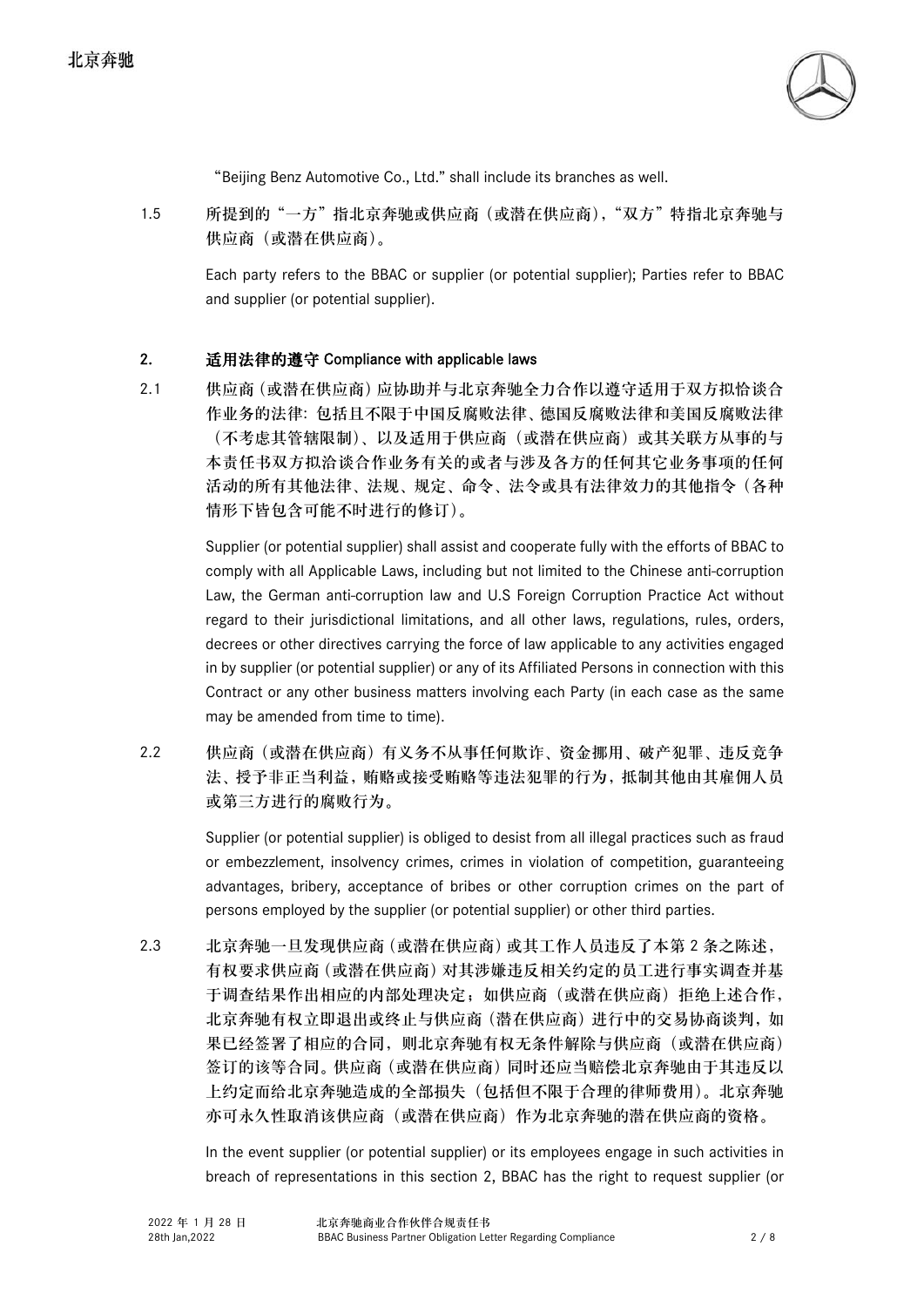

potential supplier) to investigate the involved employees who have violated this section and to take necessary disciplinary action based on the investigation. If supplier (or potential supplier) refuses to cooperate, BBAC shall be entitled to immediately withdraw from or terminate the relevant legal transaction existing with supplier (or potential supplier) and the right to cancel all negotiations with supplier (or potential supplier) without any condition. Supplier (or potential supplier) shall also indemnify BBAC for all its losses caused by the above breaches of supplier (or potential supplier) (including but not limited to attorney fee). BBAC may also permanently remove supplier (or potential supplier) from consideration as a potential business partner to BBAC.

#### 3. 保证与承诺 Warrants and Commitments

供应商(或潜在供应商)自身并代表其关联方,对如下内容做出保证并承诺。

Supplier (or potential supplier) for itself and on behalf of its Affiliated Persons, warrants and commitments that:

3.1 已遵守并将继续遵守所有的适用法律,且尽其所知,其并未采取并将不会采取或未 能采取任何行动,这些作为或不作为可能导致其自身或北京奔驰根据适用法律承 担责任。

> It has complied, and will comply, with all of the Applicable Laws and has, to its best knowledge, not taken, and will not take or fail to take any action, which act or omission would subject itself or BBAC to liability under the Applicable Laws.

3.2 尽其所知,其自身或及任何关联方均未已经直接或间接地向任何政府官员或为该 等官员的利益提供、支付、给予或贷款,或者已经承诺支付、给予或贷款,或者将 提供、支付、给予或贷款,或将承诺给予支付或贷款金钱或任何其它有价值物,以 达到下述的贿赂目的: (i)影响该政府官员以其职务身份所作的任何行为或决定;(ii) 诱使该等政府官员违反其法定职责作为或不作为;(iii)取得任何不当利益,或者(iv) 诱使该等政府官员利用其对政府实体的影响力以影响或改变该政府实体的任何行 为或决定,从而为使其自身或北京奔驰获取业务。

> Neither itself nor any of its Affiliated Persons has, to its best knowledge, offered, paid, given or loaned or promised to pay, give or loan, or will offer, pay, give or loan, directly or indirectly, money or any other thing of value to or for the benefit of any Government Official, for the purposes of corruptly. (i) Influencing any act or decision of such Government Official in his official capacity. (ii) Inducing such Government Official to do or omit to do any act in violation of his lawful duty. (iii) securing any improper advantage, or (iv) inducing such Government Official to use his influence with a Government Entity to affect or influence any act or decision of that Government Entity, in each instance to direct business to itself or BBAC.

3.3 其自身或其任何关联方均不是一个政府实体或政府官员,该等政府实体或政府官 员的职务职责包括就向任一方获取业务作出决定、或对能够为任一方获取业务的 政府官员进行指导、控制或指挥。或者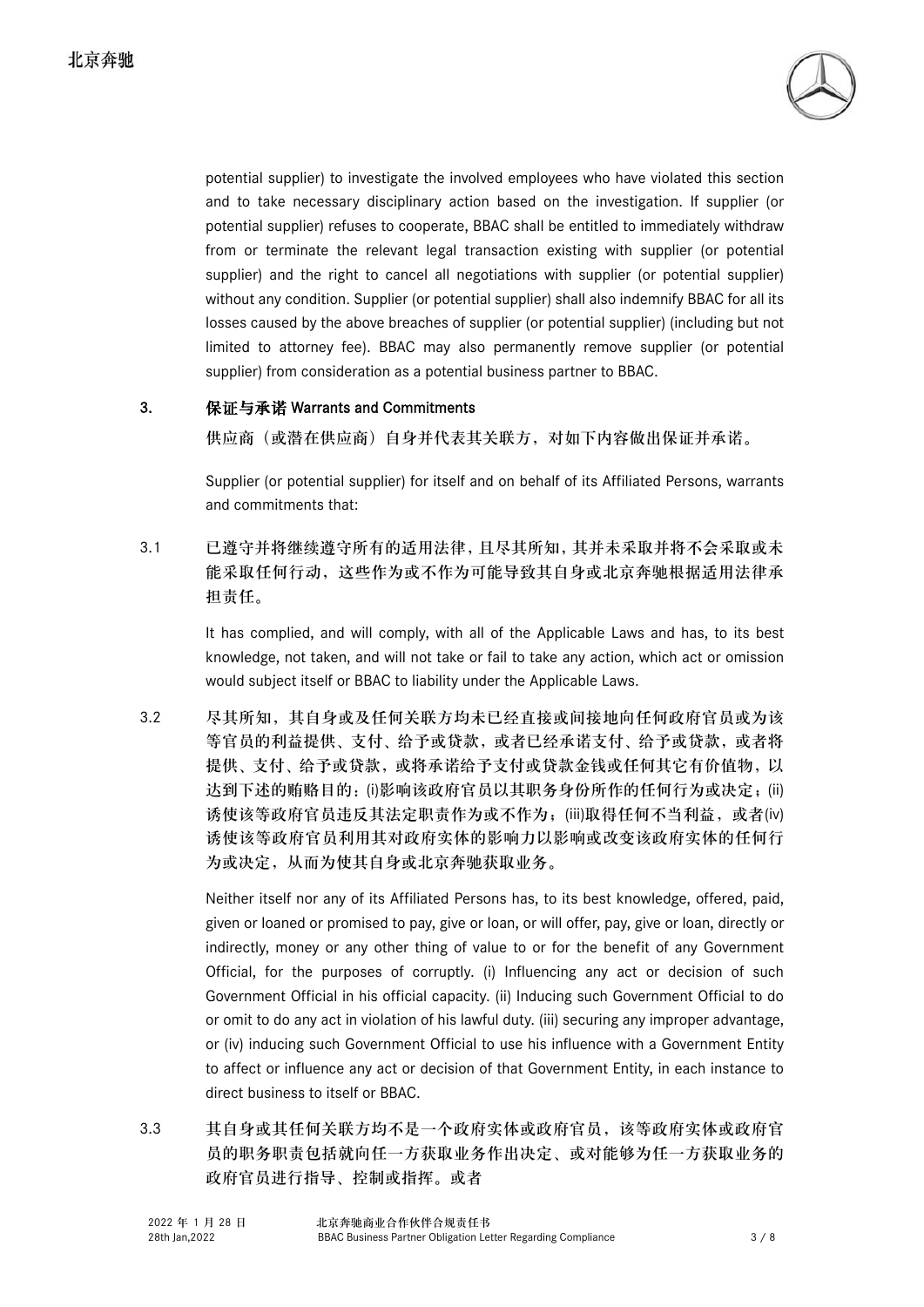

Neither itself nor any of its Affiliated Persons is a Government Entity or a Government Official whose official duties include deciding to direct business to itself or BBAC; Or, supervising, imposing control upon or instructing the actions of Government Officials who are in a position to direct business to supplier (or potential supplier) or BBAC. Or

如果其自身或其任何关联方是或将会是一个政府实体或政府官员,且该政府实体 或政府官员的职责包括向任一方获取业务做出决定,或者对能够为任一方获取业 务的政府官员进行指导、控制或指挥,则应陈述、保证并承诺,利益冲突将会被排 除。应毫不迟延地以书面方式通知北京奔驰其采取的、防止利益冲突的措施。

Government Official whose official duties include decisions to direct business to supplier (or potential supplier) or BBAC, or to supervise or otherwise control or direct the actions of Government Officials who are in a position to direct business to supplier (or potential supplier) or BBAC, supplier (or potential supplier) and the respective Affiliated Persons represent, warrant and covenant, that conflicts of interest will be excluded. Supplier (or potential supplier) shall inform BBAC in writing without undue delay about the measures taken to prevent a conflict of interest.

#### 3.4 其自身或其任何关联方未曾并将不会以获得双方拟洽谈合作业务为目的,直接或 间接地与任意第三方串通价格,或通过采取其他排除竞争的手段获取商业利益。

Supplier (or potential supplier) or its affiliated parties have not colluded with or will not collude with any third party regarding prices directly or indirectly, for the purpose of obtaining business cooperation under negotiation between BBAC and supplier (or potential supplier), nor have supplier (or potential supplier) or its affiliated parties obtained or will obtain commercial interests by other means of competition exclusion.

3.5 其自身及其工作人员不得从事以下有可能影响公平交易、正当竞争的活动: Supplier (or potential supplier) undertakes and covenants that its employees will not engage in any of the following activities, which might influence the fairness of transaction and fair competition:

> (a) 向北京奔驰工作人员及/或其亲属提供、承诺或给予其"酬金"、"回扣"或其他各 种形式的现金或有价物品、包括有价证券、股份、礼物、购物卡、健身卡等

> (a) To offer, promise or provide the employees of BBAC and/or his/her relatives, in the name of "reward", "commission" or otherwise, any money or anything of value, including, negotiable securities, shares, gifts, purchasing cards, sports cards, etc.;

> (b) 邀请北京奔驰工作人员及/或其亲属至任何歌舞厅、夜总会、保龄球馆或其他公 共娱乐场所进行消费;

> (b) To invite the employees of BBAC and/or his/her relatives to any Karaoke, night club, bowling or other public places of entertainment;

(c) 免费或低价安排北京奔驰工作人员及/或其亲属旅游、度假;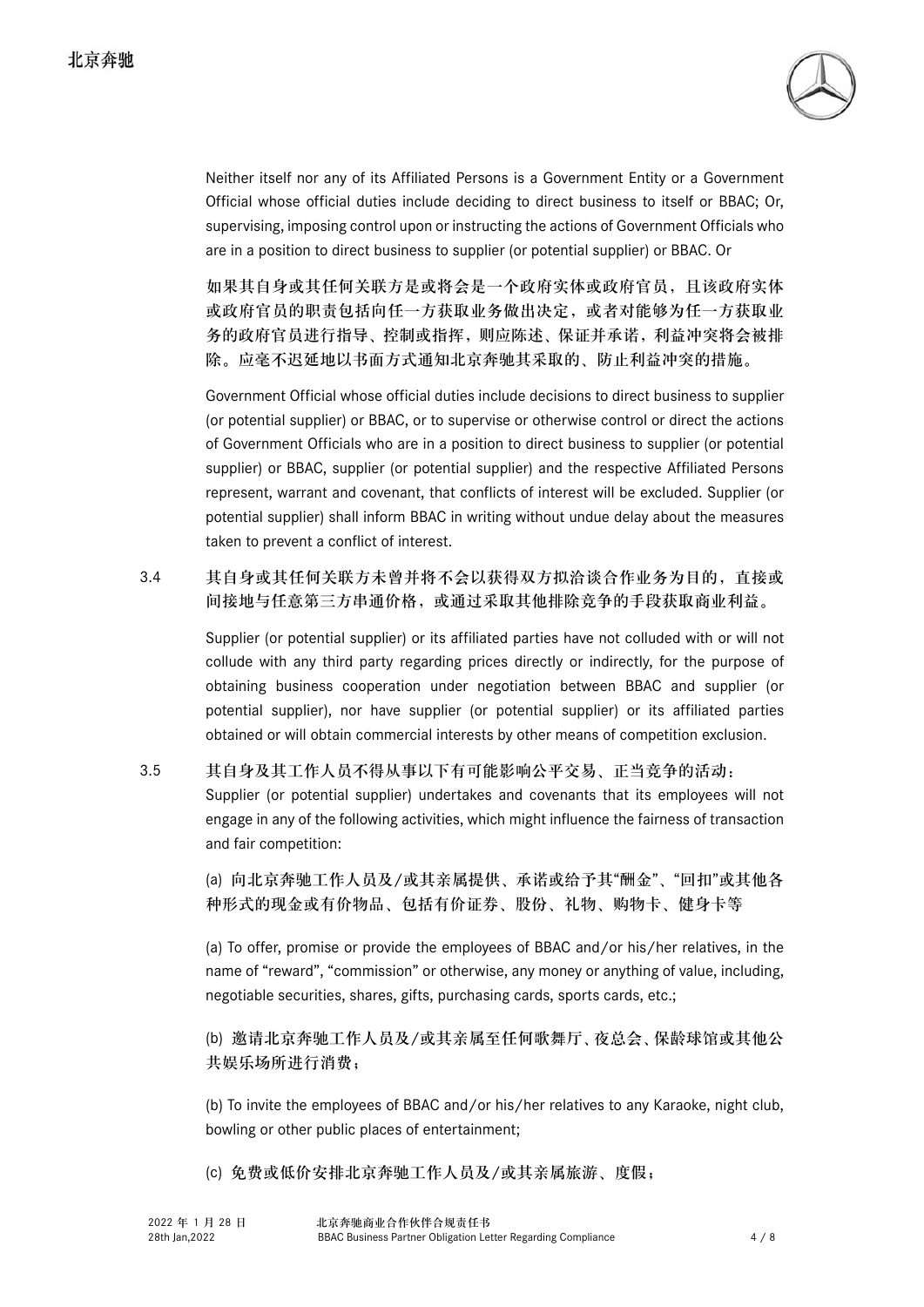

(c) To arrange tourism or vacations for the employees of BBAC and/or his/her relatives for free or at a low price;

(d) 向北京奔驰工作人员及/或其亲属提供其他有形或无形的利益。

(d) To provide tangible and intangible benefit to employees of BBAC and/or his/her relatives.

3.6 有义务就其在过去或即将开展的合作中,同北京奔驰及其工作人员存在或将可能 存在的利益冲突向北京奔驰做出及时披露,若经北京奔驰核实、测评后认定该利益 冲突将影响双方业务合作的正常开展或同《北京奔驰诚信行为准则》要求相悖, 应 在第一时间内采取具体措施(包括但不限于相关人员的回避,配合北京奔驰采取风 险控制措施等)以消除对双方合作可能产生的影响。

> Shall have the duty to make timely disclosure to BBAC. If supplier (or potential supplier) has or might have conflict of interests with BBAC or its employees in the past or in the future, after verification of BBAC, if the conflict of interests will be confirmed that it will affect the normal conduct of the business cooperation or violate the requirements of BBAC Integrity Code, supplier (or potential supplier) shall take measures at the first time (including but not limited to the related people's the related taking risk control measures in cooperation with BBAC, etc.) to eliminate possible impact on the cooperation between Parties.

> 就该利益冲突的出现,如果不能澄清其主观上不存在恶意或故意,那么北京奔驰保 留进一步调查、追责、求偿的权利。

> Regarding the occurrence of conflict of interests, BBAC has the right to investigate, affix responsibility, and claim for compensation for the breach behaviors of supplier (or potential supplier), if it could not testify it does not have subjective malice or subjective intention.

> 利益冲突,包括但不限于:北京奔驰员工或其近亲属(配偶及双方父母,兄弟姐妹 和子女)投资设立供应商(或潜在供应商)或其关联方,或持有或间接持有供应商 (或潜在供应商)或其关联方股份,或在供应商(或潜在供应商)或其关联方任职 (或兼职);自北京奔驰离职不满五年的员工在供应商(或潜在供应商)管理层任 职等情形。

> The conflict of interests includes but is not limited to: BBAC's employees or their close relatives (spouse, parents, brothers, sisters or children) invest on setting up supplier (or potential supplier) or its affiliated parties, hold shares of supplier (or potential supplier) or its affiliated parties directly or indirectly, or are hired by supplier (or potential supplier) or its affiliated parties (including part-time job); or hold positions in supplier (or potential supplier) within five years from his/her demission from BBAC.

3.7 如果其自身或其任何关联方违反了本第 3 条项下的保证与承诺,该等保证与承诺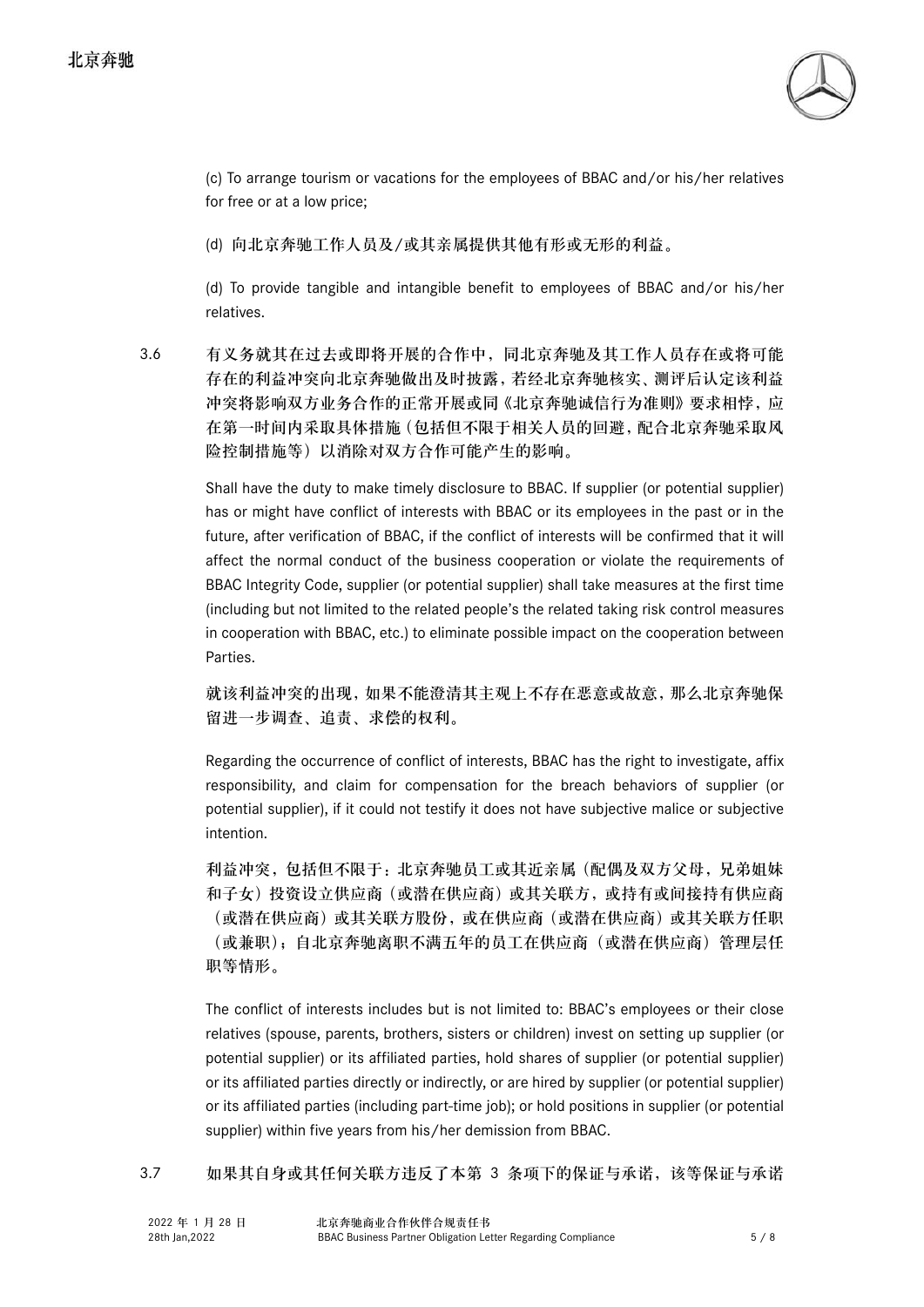

均应视为重要的且在双方合同有效期内持续做出,北京奔驰有权立即退出或终止 与供应商(或潜在供应商)进行中的交易协商谈判,如果已经签署了相应的合同, 则北京奔驰有权无条件解除与供应商(或潜在供应商)签订的该等合同。供应商(或 潜在供应商)还应向北京奔驰赔偿由此给北京奔驰造成的全部损失(包括但不限于 合理的律师费用)。北京奔驰亦可永久性取消该供应商(或潜在供应商)作为北京 奔驰潜在供应商的资格。

If supplier (or potential supplier) or any of its Affiliated Persons breaches any of the warranties or commitments in this Section 3, each of which is deemed to be material and continuously made throughout the term of this Contract, then, BBAC shall be entitled to immediately withdraw from or terminate the relevant legal transaction existing with supplier (or potential supplier) and the right to cancel all negotiations with supplier (or potential supplier) without any condition. Supplier (or potential supplier) shall also indemnify BBAC for all its losses caused by the above breaches of supplier (or potential supplier) (include but not to attorney fee). BBAC may also permanently remove supplier (or potential supplier) from consideration as a potential business partner to BBAC.

#### 4. 披露与沟通 Disclosure and Communication

4.1 如果出现符合 3.6 条所描述的情况,请通过以下途径向北京奔驰合规办公室进行信 息披露:

> When the situation described in article 3.6 occurs, please contact with BBAC compliance office to disclose related information through the following ways:

电话 TEL: +86 10 67824498

邮箱 E-MAIL: ccd@bbac.com.cn

4.2 供应商(或潜在供应商)或其工作人员如果发现或知晓北京奔驰或其工作人员的任 何不合规行为,供应商(或潜在供应商)或其工作人员有义务向北京奔驰的商业行 为办公室(BPO)举报。北京奔驰人员不得以任何理由对供应商(或潜在供应商)或 其工作人员进行报复。北京奔驰对举报属实和严格遵守廉洁责任的供应商(或潜在 供应商),在同等条件下给予优先接洽商务活动的机会。商业行为办公室将对所有 报告和相关信息严格保密。应乙方的要求,也可实施匿名处理措施。

> In the event supplier (or potential supplier) or its employees are aware of any unethical behaviors of any of our employees, supplier (or potential supplier) or its employees are obliged to report the issue to the Business Practice Office (BPO) of BBAC. BBAC or its employees shall not take revenge on supplier (or potential supplier) or its employees for any reasons. Supplier (or potential supplier) who reports honestly and acts with probity will be given priority when it is in the same condition as other candidates for carrying out business with BBAC in the future. BPO will maintain strict confidentiality concerning all reports and related information, and can ensure anonymous treatment upon your request.

商业行为办公室 (中国,北京)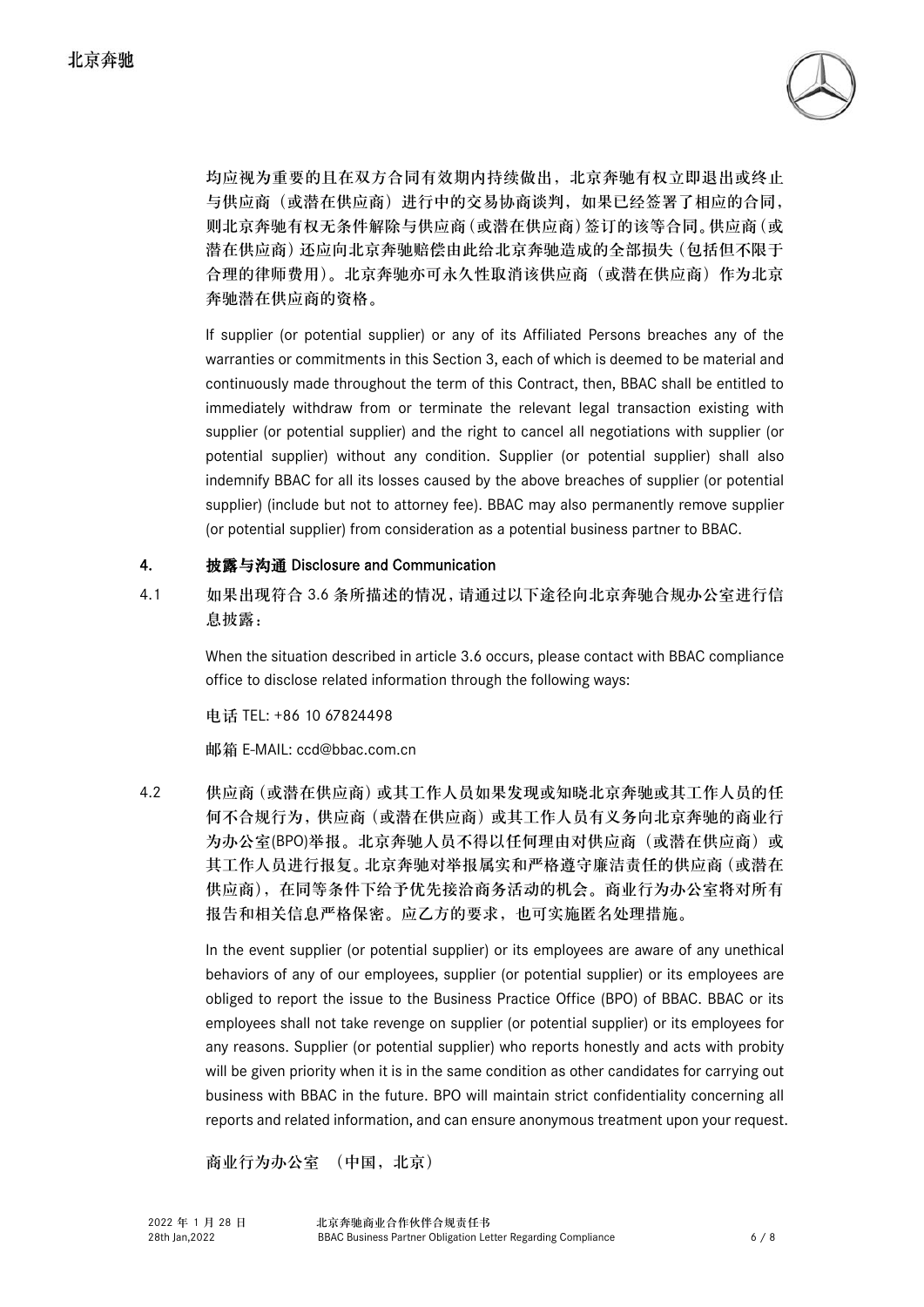

信件: 北京经济技术开发区博兴路 8 号 北京奔驰汽车有限公司培训中心 4 层办公 区 公司审计与合规部 商业行为办公室(收)邮编:100176

电话:+86 10 6782 4646

电子邮箱:bpo@bbac.com.cn

Business Practices Office (Beijing, China)

Mail to: Business Practice Office, Corporate Audit & Compliance Dept.4th floor, Training Center, Beijing Benz Automotive Co., Ltd. No.8 Boxing Road, Beijing Economictechnological Development Area (BDA) Beijing 100176

TEL: +86 10 6782 4646

E-MAIL: bpo@bbac.com.cn

4.3 无论何种情形,在不违法法律法规和政府部门书面文件的前提下,未得到北京奔驰 书面许可,供应商(或潜在供应商)均不得向第三方或公众提供任何涉及北京奔驰 商业信息的文件资料(包括但不限于 2.3 所述的调查报告或内部处理决定)。

> No matter in which situation, without BBAC' s admission in writing, supplier (or potential supplier) couldn't provide any document which involves BBAC's commercial information (including but not limited to reports or internal decisions as described in article 2.3) to any third party or public, under the legal rules and government documents.

4.4 本合规责任书自双方授权代表通过下述任何一种方式订立和或签署之日起成立并生 效且长期有效, 对双方实施的所有采购项目均具有约束力:

1)通过纸质书面签署合规责任书时;

2)已通过线上链接了解电子版合规责任书并邮件回复北京奔驰确认接受;

3)向北京奔驰报价;

如多份生效的合规责任书并存,版本相同的则以最新生效者为准;版本不同的则以最 新版本者为准。

This BPO shall come into effect as from the date of being concluded or signed by authorized representatives of both parties by any one of the following methods and be binding on all procurement projects implemented by both Parties.

1) This BPO is signed in paper.

2) The Supplier has understood the electronic version of BPO through the online link and replied to BBAC by email to confirm its acceptance.

3) The Supplier has made a quotation to BBAC.

If multiple effective BPO coexist, the latest effective version shall prevail if the versions are the same. In case of different versions, the latest version shall prevail.

商业活动中履行合规义务是法律法规的强制性要求,也是企业经营的道德底线。北京奔驰与